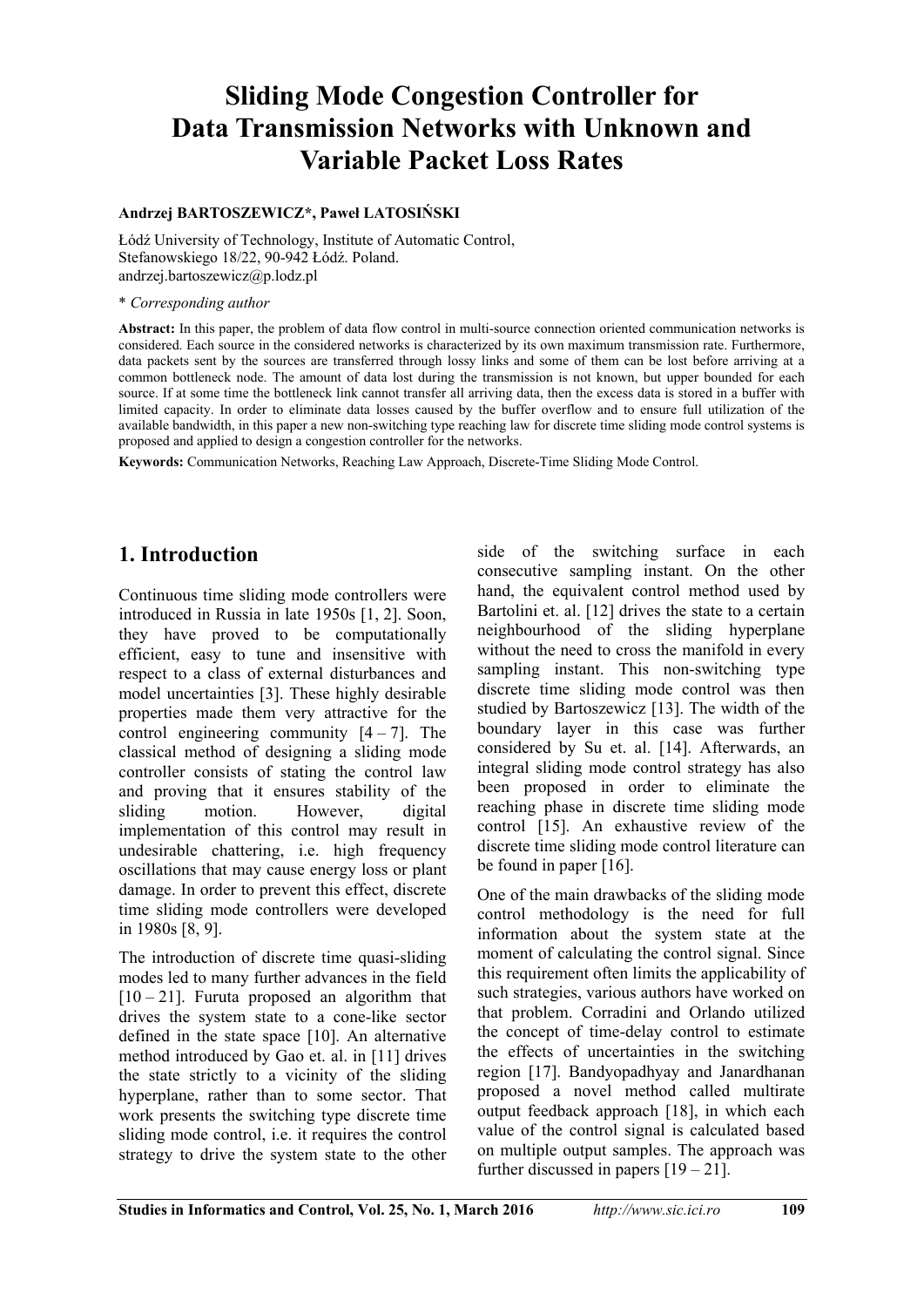In early years of sliding mode control, the design procedure included proving stability of the sliding motion by finding an appropriate Lyapunov function. However, that stage can be circumvented by utilizing an alternative method of sliding mode controller design called the reaching law approach. This approach, first proposed in [22] for continuous time systems and in [11] for discrete time ones (see [23] for further analysis), is based on stating the desired evolution of the sliding variable and applying the evolution to synthesize a feasible control law. Various authors have proposed new control methods based on the reaching law approach  $[24 - 28]$ , which greatly improved upon the classic equivalent control or the constant-plus-proportional reaching law introduced by Gao et. al. [11]. The case of mismatched disturbance has also been considered in several works [29 – 31].

In recent years, the area of broadband connectivity has experienced rapid growth. Consequently, the increase of traffic intensity in data transmission networks highlighted the importance of efficient congestion control. Since the physical channel capacity does not grow as fast as the bandwidth demand, it became vital to implement new data transfer solutions. This area of research has been investigated by various authors  $[32 - 46]$ . An overview of earlier congestion control strategies is presented in [32]. Then, the problem of source rate synchronization present in several of the earlier algorithms has been tackled in [33]. Furthermore, an extensive new approach to flow rate controller design was proposed in [34]. In the same work, novel stochastic algorithms for data transmission networks have been proposed. Furthermore, various researchers at that time proposed strategies based on the classical PD controllers [35], PID controllers [36], adaptive methods [37] or fuzzy PID controllers [38].

An important issue that arises in congestion control of data transmission networks is the presence of long propagation delays. To address this problem, many authors have employed control schemes based on a Smith predictor. First, Mascolo introduced an algorithm that uses the difference between the queue length and its demand value as well as the number of 'in flight' packets to calculate the flow rate. This method was initially applied to a simplified case with a single virtual connection [39] and then extended to networks

consisting of multiple connections [40]. Then, a method combining the Smith predictor with the PI controller was proposed [41] and shown to reduce the average bottleneck queue length. The idea of combining the Smith predictor with a proportional controller with saturation was further explored by De Cicco et. al. [42].

In recent years, several researchers have utilized sliding mode control to regulate the data flow in communication networks. Bartoszewicz and Żuk proposed to model the data transmission networks as discrete time systems with the available bandwidth acting as the disturbance [43]. In the same work, an algorithm ensuring a finite time response of the system was presented. Afterwards, various authors utilized discrete-time integral sliding mode control [44, 45], which offers good robustness at the price of relative complexity of controller design. Baburaj and Bandyopadhyay further proposed a simplified approach based on deriving a first order model of the network and applying a method based on equivalent sliding mode control [46]. An extensive review of congestion control techniques can be found in [30].

In this paper, data flow in communication networks will be regulated by means of reaching law based sliding mode control. The main contribution of such an approach is providing good robustness with respect to unpredictable bit rate variations and packet losses, while ensuring a computationally efficient controller operation. In contrast to a similar approach proposed in [30], the method introduced in this paper does not require the packet losses to be *a priori* known or constant. The networks considered in this work consist of several data sources and a common bottleneck link. Data sent from the sources is queued at the bottleneck link up to a certain maximum value determined by the buffer capacity. The objective of the control strategy is to ensure that the buffer capacity is never exceeded and that the available bandwidth is always fully utilized. Furthermore, the control signal should neither require the sources to send a negative amount of data, nor to exceed their maximum transmission capabilities. The upper and lower bounds of the control signal and the bottleneck queue length will be ensured by an appropriate choice of the design parameters. This will be achieved in the presence of mismatched uncertainty,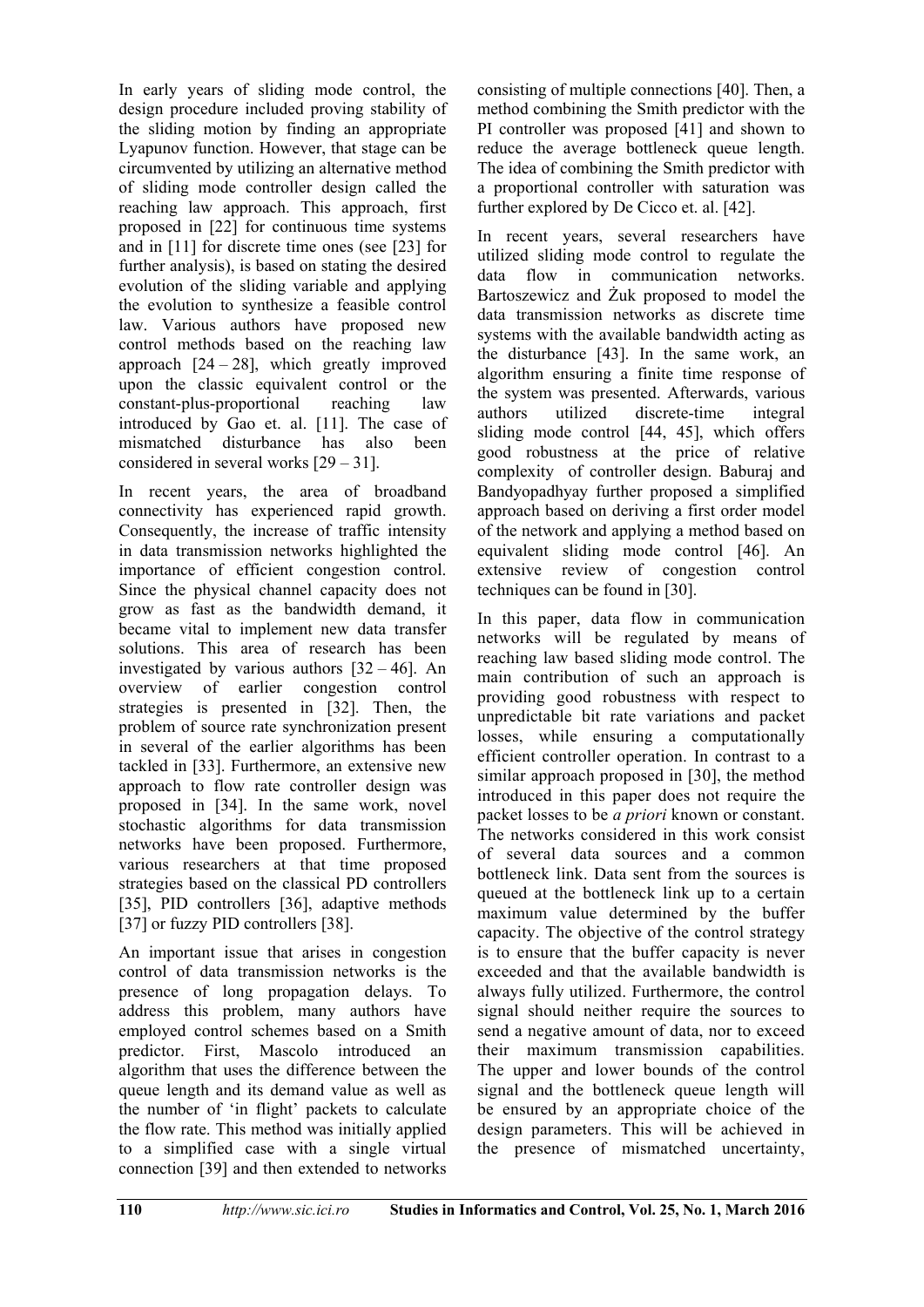which appears in the discrete model of the network.

# **2. Communication Network Model**

In this paper, connection oriented communication networks consisting of multiple data sources, intermediate nodes and destinations are considered. Data from all *m* sources is queued at a common bottleneck link up to a certain amount determined by the buffer capacity. The bottleneck queue length is denoted by  $y(kT)$ , where *T* is the sampling period. It is assumed that the queue is empty prior to the beginning of the control process, i.e.  $y(kT) = 0$  for  $k \le 0$ . Function  $d(kT)$ represents the available bandwidth. In this paper, best-effort networks with variable bit rate are considered, which means that the value of *d*(*kT*) is *a priori* unknown, but for any *k* it is upper bounded by a certain constant *d*max. The amount of data that actually leaves the bottleneck link at a given time is represented by  $h(kT)$ , where

$$
0 \le h(kT) \le d(kT) \le d_{\text{max}}.\tag{1}
$$

Control signal  $u(kT)$  is calculated based on the current queue length and past control signals (it is assumed that  $u(kT < 0) = 0$ ). Then, the signal is distributed among all data sources according to their maximum transmission rates. If the maximum admissible transmission rate of the *j*th source is  $u_{\text{max}}$ , then the control signal allocated to the source

$$
u_j(kT) = u(kT) \cdot \frac{u_{j\max}}{u_{\max}},
$$
\n(2)

where  $u_{\text{max}}$  is the sum of all  $u_{\text{max}}$ . Signal (2) arrives at the *j-*th source after a backward delay  $T_{iB}$ . Then, data is sent from the source to the bottleneck link with a forward delay  $T_{\text{fF}}$ . The round trip time for each source is denoted as

$$
RTT_j = T_{jF} + T_{jB}.
$$
 (3)

Discretization period *T* is selected to ensure that for each  $j = 1, ..., m$ ,  $RTT_j$  is a multiple of *T*. Some of the data packets can be lost during transmission to the bottleneck link. Therefore, the amount of data from the *j*-th source that arrives at the destination at a given time *kT* is equal to the control signal  $u(kT - RTT_i)$ multiplied by  $\alpha_j(k) \in [\alpha_{\text{min}}, \alpha_{\text{max}}]$ . Naturally,  $a_{\text{jmin}} > 0$  and  $a_{\text{jmax}} \leq 1$  for each  $j = 1, ..., m$ . It is

assumed that the amount of data that can reach the bottleneck link at any moment is always strictly greater than the amount of data that can leave it, i.e.

$$
\sum_{j=1}^{m} \alpha_{j\min} u_{j\max} > d_{\max}.
$$
 (4)

This assumption is made to guarantee that it is always possible to maintain positive values of bottleneck queue length. It is a necessary (albeit not sufficient) condition for ensuring full utilization of the available bandwidth. The queue length at any sampling instant

$$
y(kT)
$$
  
=  $\sum_{l=0}^{k-1} \sum_{j=1}^{m} \alpha_j (lT) u_j (lT - RTT_j) - \sum_{l=0}^{k-1} h(lT).$  (5)

In order to simplify the model, all connections with equal round trip times are first grouped together and expressed as a single virtual connection. The amount of data arriving at the bottleneck from each virtual connection at the moment  $kT$  is  $\beta_r(kT)u(kT - rT)$ , where

$$
\beta_r(kT) = \sum_{j:RTT_j = rT} \alpha_j(kT) \cdot \frac{u_{j\max}}{u_{\max}}.
$$
 (6)

for  $r = 1, \ldots, \max(RTT_i/T)$ . When there are no sources such that  $RTT_i/T = r$  for a given *r*, then  $\beta_r(kT) = 0$ . Denoting  $n = \max(RTT_f/T) + 1$ , one can express the queue length *y* as

$$
y(kT) = \sum_{l=0}^{k-1} \sum_{r=1}^{n-1} \beta_r (lT) u(lT - rT) - \sum_{l=0}^{k-1} h(lT).
$$
 (7)

For each  $r = 1, ..., n-1$ , coefficients  $\beta_{\text{rmin}}$ ,  $\beta_{\text{rmax}}$ ,  $\overline{\beta}_{\text{r}}$ ,  $\delta\beta_{\text{r}}$  are defined in the following way

$$
\beta_{r\min} = \sum_{j:RTT_j=rT} \alpha_{j\min} \cdot \frac{u_{j\max}}{u_{\max}},
$$
\n
$$
\beta_{r\max} = \sum_{j:RTT_j=rT} \alpha_{j\max} \cdot \frac{u_{j\max}}{u_{\max}},
$$
\n
$$
\overline{\beta}_r = (\beta_{r\max} + \beta_{r\min})/2,
$$
\n
$$
\delta\beta_r = (\beta_{r\max} + \beta_{r\min})/2.
$$
\n(8)

Next, the following representation of the considered network is obtained. System dynamics are expressed in the state space as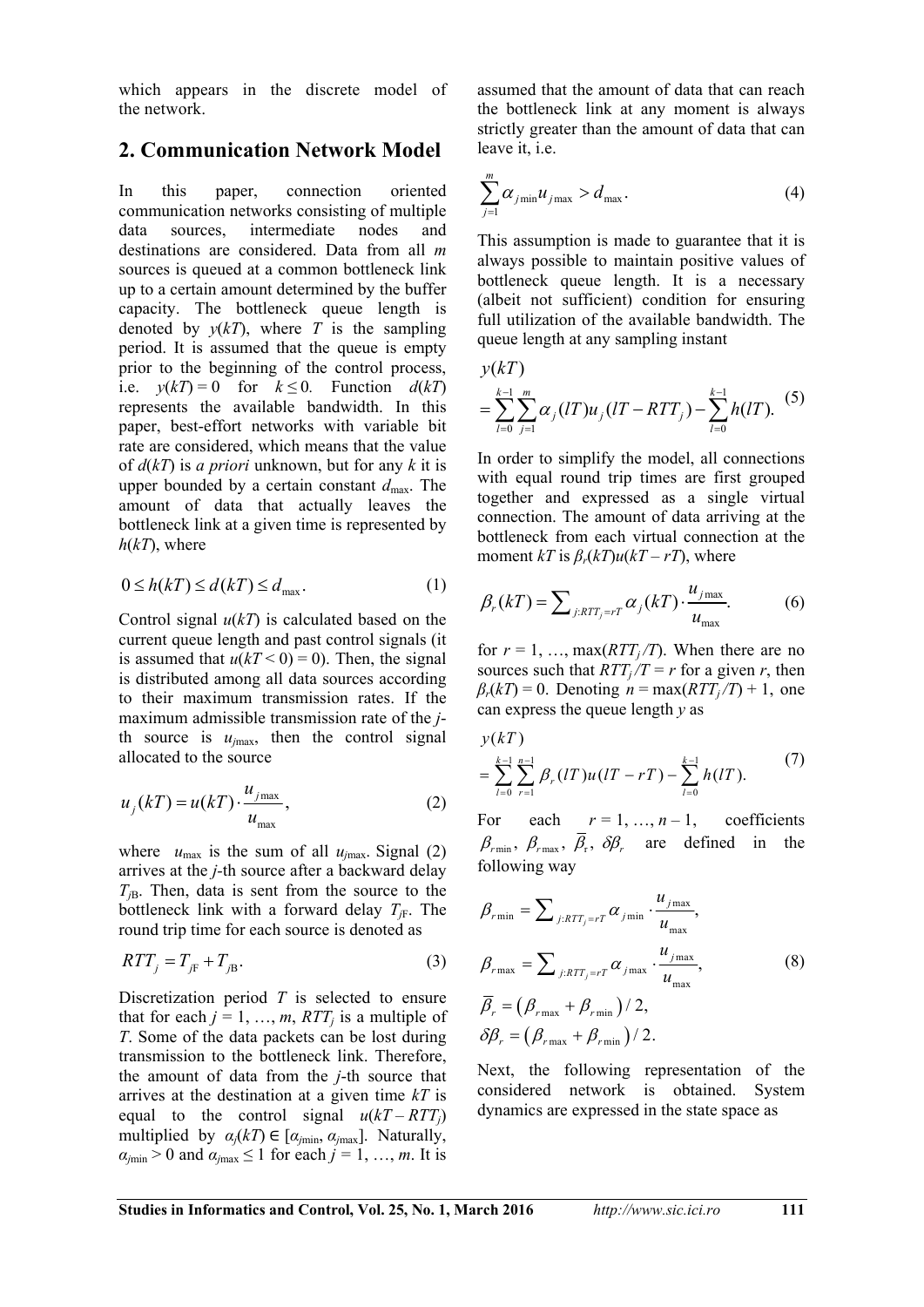$$
\mathbf{x}[(k+1)T] = A\mathbf{x}(kT) + \tilde{A}(kT)\mathbf{x}(kT)
$$
  
+
$$
b u(kT) + p h(kT)
$$
 (9)  

$$
y(kT) = q^{T}\mathbf{x}(kT).
$$

The first state variable of the *n* dimensional state vector  $x(kT)$  is the queue length  $y(kT)$ . The remaining variables represent delayed control signals. In other words, for any  $i = 1, ..., n$ 

$$
x_i(kT) = \begin{cases} y(kT) & \text{for } i = 1\\ u[(k-n+i-1)T] & \text{for } i > 1 \end{cases}
$$
 (10)

The  $n \times n$  dimensional state matrix

$$
A = \begin{bmatrix} 1 & \beta_{n-1\max} & \beta_{n-2\max} & \cdots & \beta_{1\max} \\ 0 & 0 & 1 & 0 \\ \vdots & & & \ddots & \vdots \\ 0 & 0 & 0 & & 1 \\ 0 & 0 & 0 & \cdots & 0 \end{bmatrix}
$$
 (11)

and matrix representing parameter uncertainties

$$
\tilde{A}(kT) = \begin{bmatrix} 0 & \tilde{a}_{n-1}(kT) & \cdots & \tilde{a}_1(kT) \\ 0 & 0 & & 0 \\ \vdots & & \ddots & \vdots \\ 0 & 0 & \cdots & 0 \end{bmatrix}, (12)
$$

where for every  $i = 1, ..., n - 1$ 

$$
\tilde{a}_i(kT) = \beta_i(kT) - \beta_{i\text{max}}.\tag{13}
$$

Moreover,  $n \times 1$  dimensional vectors *b*, *p*, *q* are

$$
\boldsymbol{b} = \begin{bmatrix} 0 \\ \vdots \\ 0 \\ 1 \end{bmatrix}, \quad \boldsymbol{p} = \begin{bmatrix} -1 \\ 0 \\ \vdots \\ 0 \end{bmatrix}, \quad \boldsymbol{q} = \begin{bmatrix} 1 \\ 0 \\ \vdots \\ 0 \end{bmatrix}.
$$
 (14)

Finally,  $h(kT) \in [0, d_{\text{max}}]$  is an a priori unknown scalar function representing the disturbance. A diagram illustrating the considered class of networks is shown in Figure 1. In the next section, this model will be utilized to design a congestion controller for the network.

## **3. Control Strategy**

The goal of the control strategy is to ensure the following properties of the system:

- Control signal *u* must be non-negative and upper bounded due to limited data transfer rate.
- Queue length *y* must be upper bounded for all time instants due to the limited data buffer size capacity.
- After  $max(RTT<sub>i</sub>/T)$  initial steps, queue length *y* must be strictly positive to ensure that the available bandwidth is fully utilized.

To that end, the strategy will lead the system state  $x(kT)$  to a certain desired value  $x_d$ . Vector  $x_d$  is defined as  $[y_d \, 0 \dots 0]^T$ , where  $y_d$  is a positive constant selected by the designer. The choice of  $y_d$  will be discussed in greater detail later in this paper. Let the sliding surface be defined as

$$
s(kT)
$$
  
=  $\mathbf{c}^{\mathrm{T}} \mathbf{x}_d - \mathbf{c}^{\mathrm{T}} \mathbf{x}(kT) = c_1 y_d - \mathbf{c}^{\mathrm{T}} \mathbf{x}(kT) = 0.$  (15)

Vector  $c$  in relation  $(15)$  is selected to ensure a finite time response of the discrete system [43], which means it must satisfy

$$
\det \left\{ z \boldsymbol{I}_n - \left[ \boldsymbol{I}_n - \boldsymbol{b} (\boldsymbol{c}^{\mathrm{T}} \boldsymbol{b})^{-1} \boldsymbol{c}^{\mathrm{T}} \right] A \right\} = z^n, \qquad (16)
$$

where  $c^T b \neq 0$ . Substituting parameters (11) and (14) into (16), we obtain elements of vector *c*

$$
c_{i} = \begin{cases} 1 & \text{for } i = 1 \\ \sum_{r=1}^{i-1} \beta_{n-r\max} & \text{for } i = 2, ..., n. \end{cases}
$$
 (17)

In this paper, a new sliding mode control strategy for communication networks (9) will be obtained by means of reaching law approach. In other words, the desired evolution of the sliding variable *s*(*kT*) will first be defined in the form of a reaching law, and then the control signal will be calculated from the law.

#### **3.1 Proposed reaching law based strategy**

We propose the following original reaching law for the considered network

$$
s[(k+1)T] = s(kT) - \mathbf{c}^{\mathrm{T}}\tilde{A}(kT)\mathbf{x}(kT)
$$
  
+h(kT) - F - s<sub>0</sub>f[s(kT)]sgn[s(kT)], (18)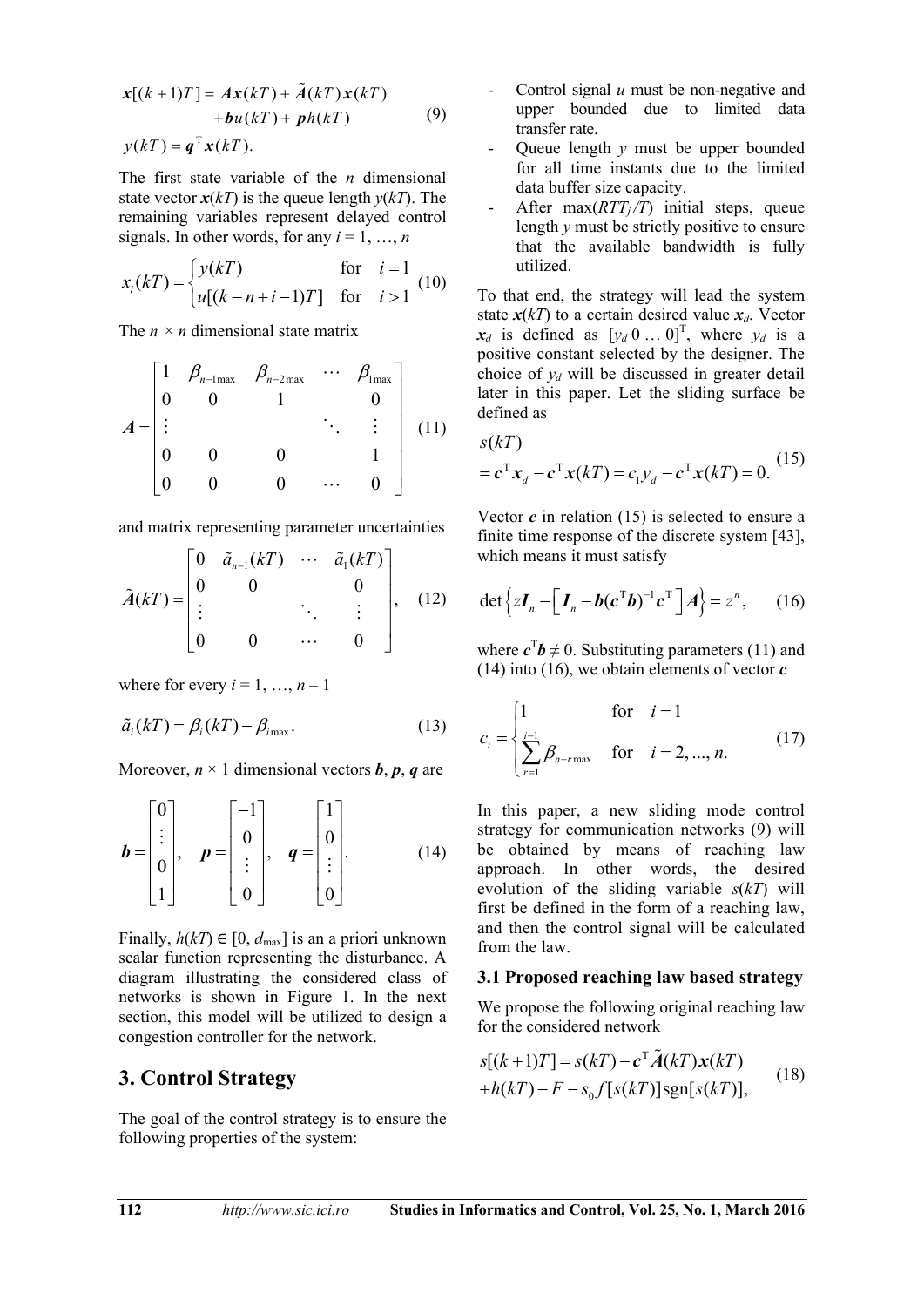

Figure 1: Network Model

where  $s_0$  is the design parameter, f is a non-negative upper bounded by 1 function expressed as

$$
f[s(kT)] = 1 - \exp\left[-\frac{s(kT)^{2}}{s_{0}^{2}}\right]
$$
 (19)

and *F* is a positive constant

$$
F = \frac{d_{\text{max}}}{2} + u_{\text{max}} \sum_{r=1}^{n-1} \delta \beta_r.
$$
 (20)

It is easy to notice that if  $|s(kT)|$  is relatively large, the absolute value of the sliding variable will decrease by approximately  $s_0$  in the next step. Thus, the proposed reaching law ensures a fast convergence of the sliding variable to the vicinity of 0. On the other hand, for small values of  $|s(kT)|$ , the term  $s_0f[s(kT)]$  decreases, which in turn reduces the sliding variable rate of change when the variable is in the vicinity of 0. In order to derive the control signal from the proposed reaching law,  $s[(k+1)T]$  is first substituted from (15) into (18)

$$
y_d - c^{\mathrm{T}} \mathbf{x}[(k+1)T] = s(kT) - c^{\mathrm{T}} \tilde{A}(kT) \mathbf{x}(kT)
$$
  
+h(kT) - F - s<sub>0</sub>f[s(kT)]sgn[s(kT)], (21)

Further substituting  $x[(k+1)T]$  from (9) into (21) and solving for  $u(kT)$ , one obtains

$$
u(kT) = -(c^{\mathrm{T}}b)^{-1} \{ s(kT) - y_d - F
$$
  
-s<sub>0</sub>f[s(kT)]sgn[s(kT)]+c<sup>T</sup> Ax(kT) \}. (22)

The obtained control law can be simplified taking the known system parameters into account. To that end, the following fact will be brought up in the form of a lemma.

**Lemma 1:** If matrix *A* and vector *c* are defined by (11) and (17) respectively, then  $c^{T}Ax = c^{T}x$ for each state *x.* 

**Proof:** For the sake of clarity, proof is given in Appendix 1.

Taking Lemma 1 and relations (14) and (17) into account, control law (22) can be rewritten in the following way

 $u(kT)$ 

$$
= \left(\sum_{r=1}^{n-1} \beta_{r \max}\right)^{-1} \left\{s_0 f[s(kT)] \text{sgn}[s(kT)] + F\right\}.
$$
 (23)

Since total data transmission capabilities of all *m* sources are limited by  $u_{\text{max}}$ , parameter  $s_0$  in relation (23) should be selected in a way that imposes a global upper bound  $u_{\text{max}}$  on the control signal. The following theorem provides the parameter which satisfies this criterion.

**Theorem 1:** If

$$
s_0 = u_{\text{max}} \left( \sum_{r=1}^{n-1} \beta_{r \text{max}} \right)^{-1} - F, \qquad (24)
$$

then for any time  $kT$  the control signal  $u(kT)$  is not greater than  $u_{\text{max}}$ . Furthermore,  $s_0$  selected in such a way is always strictly greater than *F*.

**Proof:** First it will be shown that the control signal  $u(kT)$  is upper bounded by  $u_{\text{max}}$ . Since for any  $s(kT)$  function f is upper bounded by 1, it follows from (23) that

$$
u(kT) \le \left(\sum_{r=1}^{n-1} \beta_{r \max}\right)^{-1} (s_0 + F), \tag{25}
$$

Substituting  $s_0$  from (24) into (25), one obtains  $u(k) \le u_{\text{max}}$ , which proves the first part of the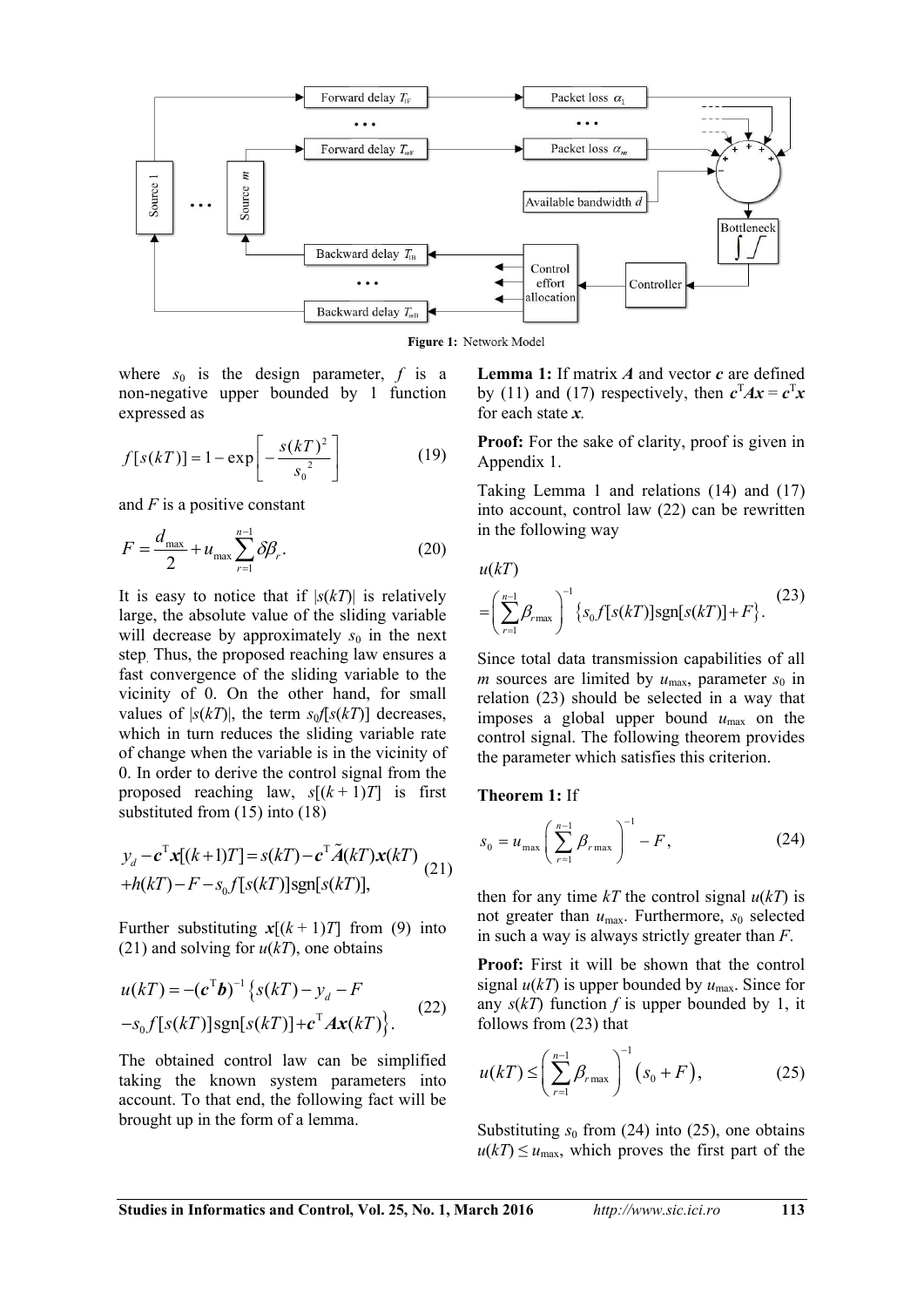theorem. Next, it will be shown that the selected  $s_0$  is strictly greater than  $F$ . Indeed

$$
s_0 = u_{\max} \sum_{r=1}^{n-1} (\beta_{r\min} + \beta_{r\max} - \beta_{r\min}) - F
$$
  
=  $u_{\max} \sum_{r=1}^{n-1} \beta_{r\min} + u_{\max} \sum_{r=1}^{n-1} 2\delta\beta_r - F$  (26)  
=  $\sum_{j=1}^{m} \alpha_{j\min} u_{j\max} + 2u_{\max} \sum_{r=1}^{n-1} \delta\beta_r - F.$ 

Furthermore, taking relation (4) into account, one obtains

$$
S_0 > d_{\max} + 2u_{\max} \sum_{r=1}^{n-1} \delta \beta_r - F
$$
  
= 2F - F = F. (27)

#### **3.2 Properties of the strategy**

It will be shown that reaching law (18) ensures that once the system state enters a certain band around the sliding plane, it will remain inside the band for all future sampling instants. Furthermore, when the state is out of the band, it will approach the band at least asymptotically. In order to prove those properties, a helpful fact in the form of a lemma is first demonstrated.

**Lemma** 2: If  $s_1 \leq s_2$  ( $s_1, s_2 \in \mathbb{R}$ ), then for any  $s_0$  > 0 the following inequality is satisfied

$$
s_1 - s_0 f(s_1) \text{sgn}(s_1)
$$
  
\n
$$
\leq s_2 - s_0 f(s_2) \text{sgn}(s_2)
$$
\n(28)

**Proof:** For the sake of clarity, proof is given in Appendix 2.

It will first be shown that the sliding variable is always lower bounded. To that end, the following theorem will be proven.

**Theorem 2:** If  $s_0$  is selected according to (24), then for any *k* 

$$
s(kT) \ge -q = -s_0 \sqrt{\ln\left(\frac{s_0}{s_0 - F}\right)}.\tag{29}
$$

**Proof:** The proof is based on the principle of strong mathematical induction. If  $s(0) \ge -q$  and the implication

$$
\forall_{l=0,\dots,k} \ s(l) \ge -q \Rightarrow s[(k+1)T] \ge -q \quad (30)
$$

holds for any  $k \geq 0$ , then one can conclude from strong mathematical induction that  $s(kT) \ge -q$ for all *k*. Relation (14) gives  $s(kT) = v_d$  $c^{\text{T}}x(kT)$ . Since for the considered class of systems  $x(0)$  is always equal to  $\theta$ , one gets  $s(0) = y_d > 0 > -q$ . It is therefore sufficient to show that (30) is true for each *k*. Let *k* be an arbitrarily selected natural number and let  $s(l) \ge -q$  for  $l = 0, ..., k$ . Since  $s(k) \ge -q$ , Lemma 2 implies

$$
-q + s_0 f(-q)
$$
  
\n
$$
\leq s(kT) - s_0 f[s(kT)] \text{sgn}[s(kT)].
$$
\n(31)

Consequently, relation (18) gives

$$
s[(k+1)T] \ge -q -c^{\mathrm{T}}\tilde{A}(kT)\mathbf{x}(kT) + h(kT) - F + s_0 f(-q).
$$
 (32)

From (19) it can be seen that

$$
s_0 f(-q) = s_0 \left[ 1 - \exp\left( -\frac{q^2}{s_0^2} \right) \right] = F. \tag{33}
$$

Substitution of (33) into (32) yields

$$
s[(k+1)T] \ge -q -c^{\mathrm{T}}\tilde{A}(kT)\mathbf{x}(kT) + h(kT).
$$
 (34)

As stated in (10), state variables  $x_2, \ldots, x_n$ represent delayed control signals. Therefore, relations (12) and (17) give

$$
\mathbf{c}^{\mathrm{T}}\tilde{A}(kT)\mathbf{x}(kT)
$$
  
=
$$
\sum_{r=1}^{n-1} [\beta_r(kT) - \beta_{r\max}] \cdot u[(k-r)T],
$$
 (35)

where  $\beta_r(kT) - \beta_{rmax} \leq 0$  for each *r*. Since  $s(l) \ge -q$  for  $l = 0, ..., k$  and function  $f[s(kT)]$ sgn $[s(kT)]$  is strictly increasing with respect to  $s(k)$ , relation (23) implies

$$
u(IT) \ge \left(\sum_{r=1}^{n-1} \beta_{r \max}\right)^{-1} [-s_0 f(-q) + F]
$$
  
=  $\left(\sum_{r=1}^{n-1} \beta_{r \max}\right)^{-1} (-F + F) = 0$  (36)

for  $l = 0, ..., k$ . Furthermore, it has already been stated that  $u(kT < 0) = 0$ . Consequently, relation (35) gives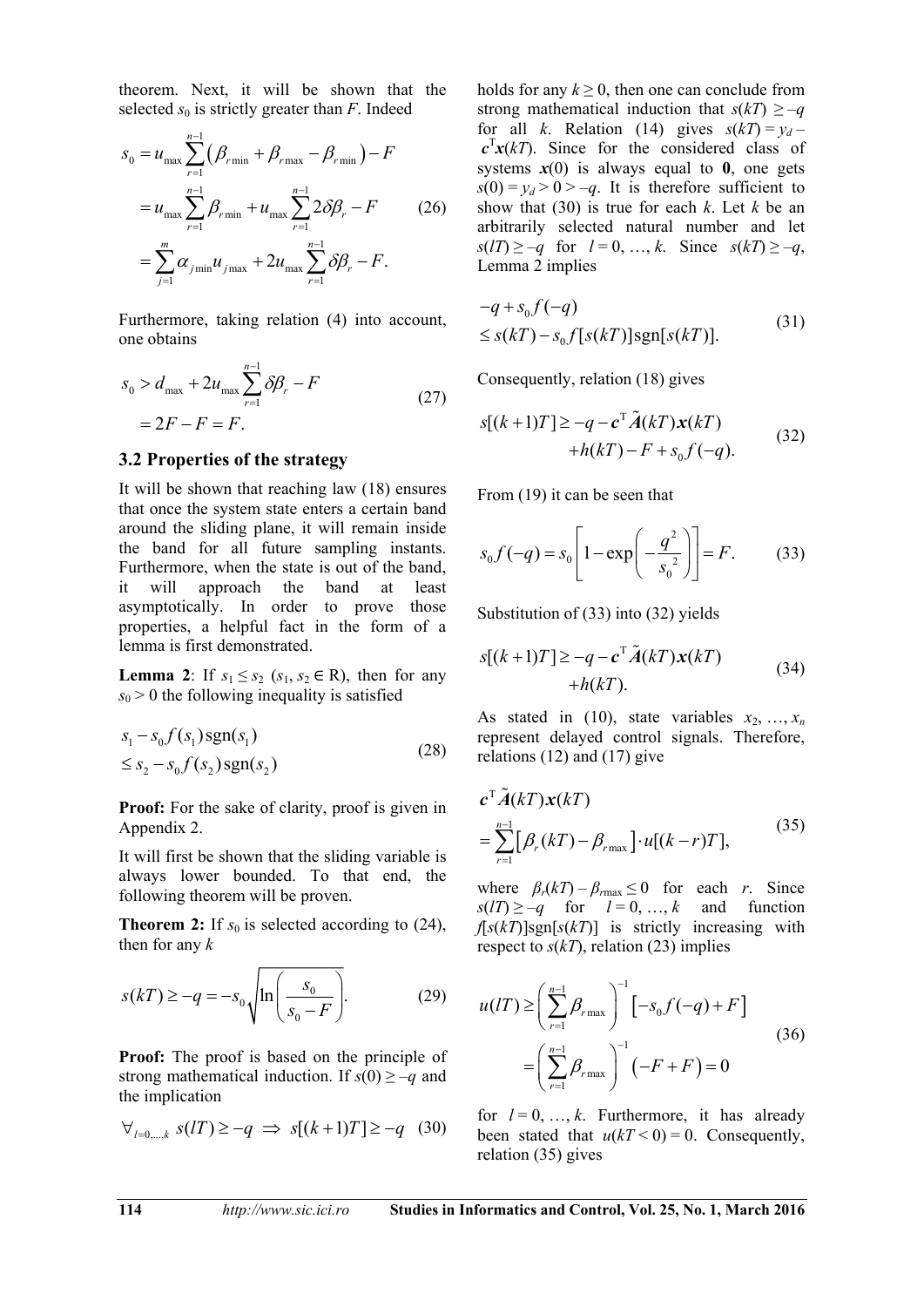$$
c^{\mathrm{T}}\tilde{A}(kT)x(kT) \le 0. \tag{37}
$$

Moreover, for any *k* relation (1) implies  $h(kT) \geq 0$ . Taking that fact and inequality (37) into account, (34) becomes

$$
s[(k+1)T] \ge -q - 0 + 0 = -q. \tag{38}
$$

Therefore, implication (30) holds for the selected *k*. Since *k* was chosen arbitrarily, one can conclude that (30) is always true. Moreover, since  $s(0) > -q$ , the principle of strong mathematical induction gives  $s(kT) \ge -q$ for any  $k$ .  $\Box$ 

**Remark 1:** Theorem 2 has shown that *s*(*kT*)  $\geq -q$  for all  $k \geq 0$ . Therefore, relation (36) will remain true for any *k* and consequently, the obtained lower bound of the control signal becomes global. That fact, together with Theorem 1, imply that the control signal generated by the proposed strategy will always be non-negative and upper bounded by  $u_{\text{max}}$ . Therefore, the strategy will never require the sources to send a negative amount of data or to exceed their transmission capabilities.

It has been demonstrated that the sliding variable is always lower bounded. It will now be shown that if the variable enters a certain band around the switching plane, it will remain inside the band for all subsequent sampling instants.

**Theorem 3:** If  $s_0$  is chosen as stated in (24) and

$$
s(kT) \le q = s_0 \sqrt{\ln\left(\frac{s_0}{s_0 - F}\right)}\tag{39}
$$

for a certain *k*, then  $s[(k+1)T] \leq q$ .

**Proof:** Let *s*(*kT*) be not greater than *q*. Lemma 2 gives

$$
s(kT) - s_0 f[s(kT)] \text{sgn}[s(kT)]
$$
  
\n
$$
\leq q - s_0 f(q).
$$
 (40)

Since function *f* is even, (33) implies  $s_0f(q) = s_0f(-q) = F$ . Furthermore, Remark 1 and Theorem 1 state that the control signal is always non-negative and upper bounded by  $u_{\text{max}}$ . Consequently, the expression on the right hand side of (35) will always be non-positive. Thus, relations (8) and (35) give

$$
\begin{split}\n& \mathbf{c}^{\mathrm{T}}\tilde{A}(k) \mathbf{x}(k) + u_{\max} \sum_{r=1}^{n-1} \delta \beta_r \\
& = \sum_{r=1}^{n-1} \left[ \beta_r(k) - \beta_{r\max} \right] \cdot u \left[ (k-r) \right] \\
& + u_{\max} \sum_{r=1}^{n-1} \delta \beta_r \\
& \geq u_{\max} \sum_{r=1}^{n-1} \left[ \beta_r(k) - \beta_{r\max} + \delta \beta_r \right] \\
& = u_{\max} \sum_{r=1}^{n-1} \left[ \beta_r(k) - \overline{\beta}_r \right] \\
& \geq -u_{\max} \sum_{r=1}^{n-1} \delta \beta_r.\n\end{split} \tag{41}
$$

Moreover, relation (1) implies

$$
|d(kT) - d_{\text{max}} / 2| \le d_{\text{max}} / 2.
$$
 (42)

Taking inequalities (40), (41) and (42) into account, substitution of (20) into (18) yields

$$
s[(k+1)T]
$$
  
\n
$$
\leq q - c^T \tilde{A}(kT)\mathbf{x}(kT) + h(kT) - F - s_0 f(q)
$$
  
\n
$$
= q - c^T \tilde{A}(kT)\mathbf{x}(kT) - u_{\text{max}} \sum_{r=1}^{n-1} \delta \beta_r
$$
  
\n
$$
+ h(kT) - d_{\text{max}} / 2 - F
$$
  
\n
$$
\leq q + u_{\text{max}} \sum_{r=1}^{n-1} \delta \beta_r + d_{\text{max}} / 2 - F
$$
  
\n
$$
= q + F - F = q. \quad \Box
$$

Taking Theorem 2 and Theorem 3 into consideration, one concludes that if the system state enters a quasi-sliding mode band

$$
\left\{ \boldsymbol{x} : \left| y_d - \boldsymbol{c}^{\mathrm{T}} \boldsymbol{x} \right| \leq q = s_0 \sqrt{\ln \left( \frac{s_0}{s_0 - F} \right)} \right\} \tag{44}
$$

then it will remain inside the band in all subsequent sampling instants. Furthermore, Theorem 2 states that the sliding variable can never assume values smaller than –*q*. Consequently, if the system state is out of the band, then the sliding variable must be greater than *q*. The following theorem will demonstrate that if  $s(kT) > q$ , then the state will approach the band (44) at least asymptotically.

**Theorem 4:** If  $x(kT)$  is such a state that  $s(kT) > q$ , then the system state will reduce its distance from the band (44) in every subsequent step and either enter the band in finite time or approach it asymptotically.

**Proof:** Let *s*(*kT*) be greater than *q*. Then, relation (19) implies  $f[s(kT)] > f(q)$ . Furthermore, from (41) and (42) one obtains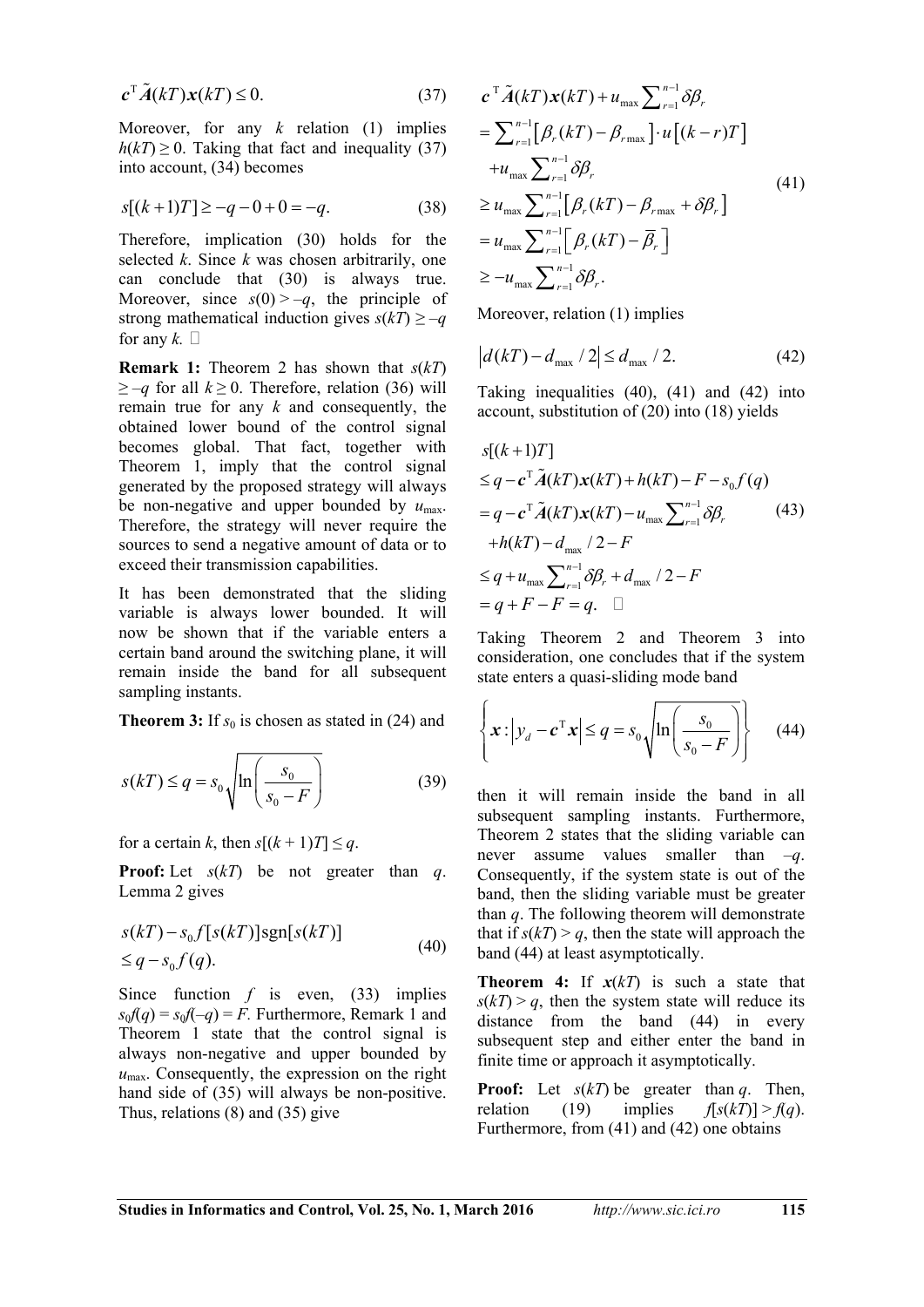$$
s[(k+1)T] < s(kT) - s_0 f(q) + d_{\max}/2 + u_{\max} \sum_{r=1}^{n-1} \delta \beta_r
$$
 (45)  

$$
\leq s(kT) - F + F = s(kT).
$$

Therefore, when  $s(kT)$  is greater than  $q$ , the system state will approach the band (44) in the next step. Consequently, the state will either enter the band in finite time or converge asymptotically to a certain positive value. Theorem 3 states that if the state enters the band, it will remain inside it for all future steps. On the other hand, if *s*(*kT*) asymptotically approaches a certain value  $q_{+} > 0$ , then

$$
\lim_{k \to \infty} s[(k+1)T] \n\leq \lim_{k \to \infty} \{ s(kT) - s_0 f[s(kT)] + F \} \n= q_+ - s_0 f(q_+) + F.
$$
\n(46)

As  $s[(k+1)T]$  also converges to  $q_{+}$ , (46) gives

$$
q_{+} \leq q_{+} - s_{0} f(q_{+}) + F. \tag{47}
$$

Solving (47) for  $q_+$ , one obtains  $q_+ \leq q$ , which means that if  $s(kT) > q$ , the system state is either confined to the band (44) in finite time or, in the worst possible case, asymptotically approaches the band.

As stated at the beginning of this section, it is required that after a certain finite amount of steps, the queue length  $y(kT)$  is strictly greater than 0 to guarantee that the available bandwidth is fully utilized in every step. This property is ensured by the appropriate choice of target queue length  $y_d$  as stated in the following theorem.

**Theorem 5:** If  $k > max(RTT_i/T)$  and

$$
y_d > u_{\max} \sum_{i=2}^{n} c_i + q,
$$
\n(48)

then  $y(kT)$  is always strictly greater than 0.

**Proof:** Let *k* be any natural number greater than  $max(RTT_i/T)$ . It will be shown that  $y(k) > 0$ . Two cases will be considered: for *s*(*kT*) outside and inside the band (44).

Case 1: First let  $s(kT) > q$ . Theorem 4 states that  $s(l) > s(k)$  for each  $l = 0, ..., k - 1$ . Furthermore, since  $f[s(kT)]sgn[s(kT)]$  is increasing with respect to  $s(kT)$ , one obtains

 $u(IT)$ 

$$
= \left(\sum_{r=1}^{n-1} \beta_{r \max}\right)^{-1} \left\{s_0 f[s(lT)]sgn[s(lT)] + F\right\} \qquad (49)
$$

$$
> \left(\sum_{r=1}^{n-1} \beta_{r \max}\right)^{-1} \left[s_0 f(q) + F\right] = 2F \left(\sum_{r=1}^{n-1} \beta_{r \max}\right)^{-1}
$$

for  $l = 0, ..., k - 1$ . Moreover, relation (7) implies

$$
y(kT) = y[(k-1)T] - h[(k-1)T]
$$
  
 
$$
+ \sum_{r=1}^{n-1} \beta_r(kT)u(kT - rT).
$$
 (50)

Since  $k > \max(RTT_i/T) = n - 1$ , all elements  $u(kT - rT)$  in relation (50) are lower bounded as stated in (49). Furthermore, it is known from (1) that  $h[(k-1)T]$  is upper bounded by  $d_{\text{max}}$ . Finally, the queue length  $y[(k-1)T]$ is always non-negative. Consequently, relation (50) implies

$$
y(kT) > 2F\left[\sum_{r=1}^{n-1} \beta_r(kT)\right] \left(\sum_{r=1}^{n-1} \beta_{r\max}\right)^{-1} - d_{\max}
$$
  
 
$$
\geq 2F\left(\sum_{r=1}^{n-1} \beta_{r\min}\right) \left(\sum_{r=1}^{n-1} \beta_{r\max}\right)^{-1} - d_{\max}.
$$
 (51)

Substituting *F* from (20) into (51) and further substituting  $\beta_{\text{rmin}}$  from (8) into (51), one obtains

$$
y(kT) > d_{\max} \left( \sum_{r=1}^{n-1} \beta_{r \min} \right) \left( \sum_{r=1}^{n-1} \beta_{r \max} \right)^{-1} - d_{\max}
$$
  
+2 \left( \sum\_{j=1}^{m} \alpha\_{j \min} u\_{j \max} \right) \left( \sum\_{r=1}^{n-1} \delta \beta\_{r} \right) \left( \sum\_{r=1}^{n-1} \beta\_{r \max} \right)^{-1} . (52)

Relation (52), together with (4), give

$$
y(kT) > d_{\max} \left( \sum_{r=1}^{n-1} \beta_{r \min} \right) \left( \sum_{r=1}^{n-1} \beta_{r \max} \right)^{-1} - d_{\max}
$$
  
+2d\_{\max} \left( \sum\_{r=1}^{n-1} \delta \beta\_r \right) \left( \sum\_{r=1}^{n-1} \beta\_{r \max} \right)^{-1} (53)  
= d\_{\max} \left[ \left( \sum\_{r=1}^{n-1} \beta\_{r \max} \right)^{-1} \left( \sum\_{r=1}^{n-1} 2 \delta \beta\_r + \beta\_{r \min} \right) - 1 \right]  
= 0.

Thus, when  $s(kT) > a$  for  $k > \max(RTT/T)$ , the queue length is always strictly positive.

Case 2: Now let  $s(kT) \leq q$ . Relation (15) gives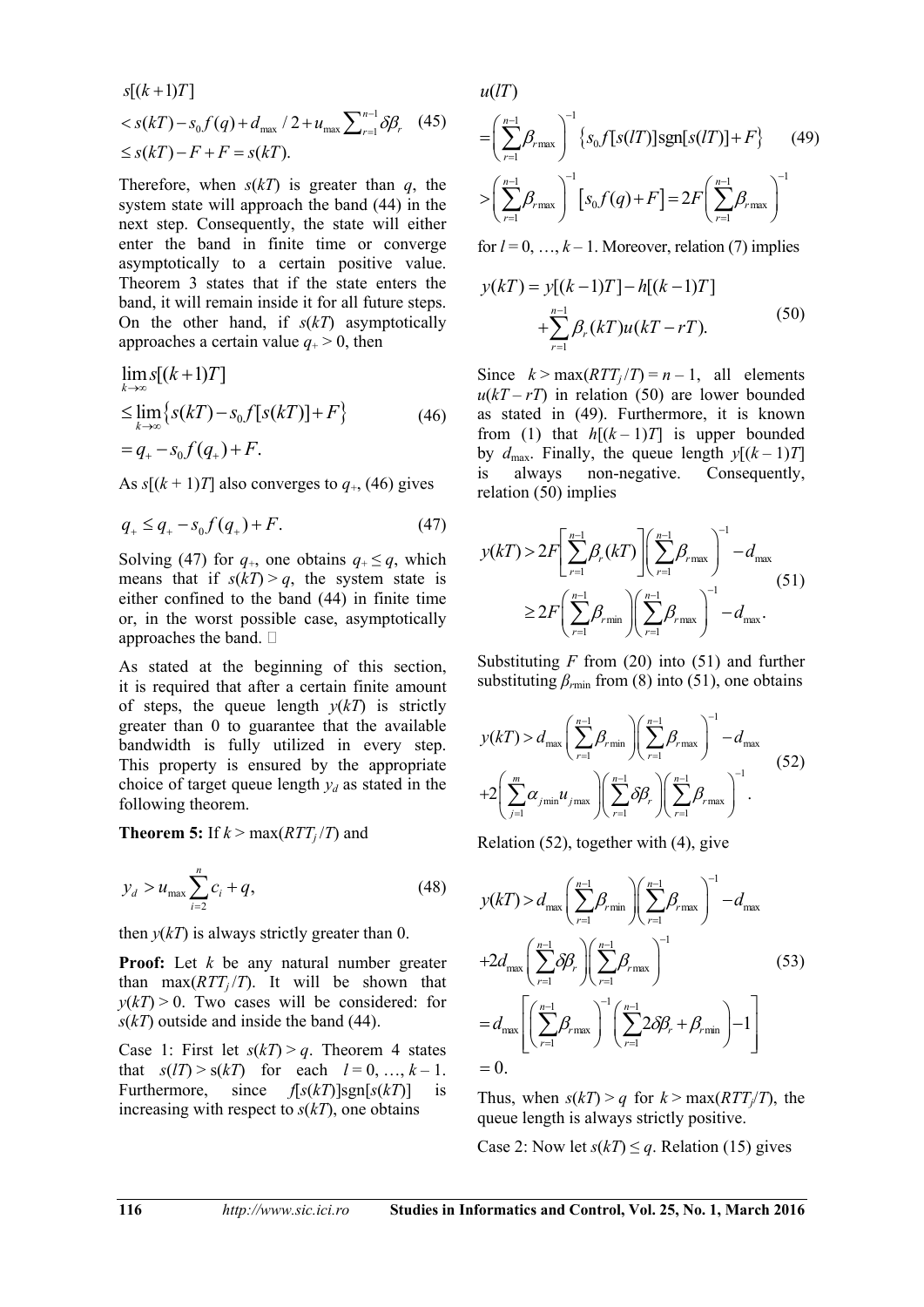$$
y_d - y(kT) - \sum_{i=2}^{n} c_i u[(k - n + i - 1)T] \le q.
$$
 (54)

Theorem 1 states that for the selected *s*<sub>0</sub>, control signal is always upper bounded by  $u_{\text{max}}$ . Therefore, relation (54) yields

$$
y(kT) \ge y_d - \sum_{i=2}^n c_i u[(k - n + i - 1)T] - q
$$
  
 
$$
\ge y_d - u_{\text{max}} \sum_{i=2}^n c_i - q.
$$
 (55)

When inequality (48) is satisfied, the right hand side of relation (55) is always strictly positive. In conclusion, if  $y_d$  is selected according to (48), then bottleneck queue length  $y(kT)$  is strictly positive for all  $k > \max(RTT_i/T)$ .

Finally, the problem of limited data buffer size will be considered. Since one of the objectives is to prevent the loss of data at the bottleneck link, the strategy must ensure that the queue length is upper bounded for all time instants. That property will be demonstrated in the following theorem.

**Theorem 6:** For any  $k \geq 0$ , the following inequality is satisfied

$$
y(kT) \le y_d + q,\tag{56}
$$

**Proof:** Substitution of *s*(*kT*) from (15) into (29) yields

$$
y(kT) - y_d + \sum_{i=2}^{n} c_i u[(k - n + i - 1)T] \le q. \tag{57}
$$

Remark 1 states that  $u(kT)$  is always nonnegative. Therefore

$$
y(kT) - y_d \le q. \tag{58}
$$

Thus, inequality (55) is always satisfied.  $\Box$ 

### **4. Simulation Example**

The effectiveness of the proposed method will be demonstrated by means of a simulation example. The strategy will be applied to a network consisting of 4 data sources.

Parameters of the sources are shown in Table I. The sampling period  $T = 0.1$ ms. Total amount of data that can be sent by all sources during the selected sampling period is  $u_{\text{max}} = 10Mb$ . The available data buffer capacity, i.e. the maximum amount of data

queued at the bottleneck equals 40Mb. For each *j*, the fraction of data that actually arrives at the bottleneck link is

$$
\alpha_j(kT)
$$
  
=  $\frac{\alpha_{j\max} + \alpha_{j\min}}{2} - \frac{\alpha_{j\max} - \alpha_{j\min}}{2} \cdot (-1)^{\lfloor kT/50 \rfloor}.$  (59)

The maximum amount of data that can leave the bottleneck link buffer at any given time  $d_{\text{max}}$  = 6Mb (which satisfies (4)). The available bandwidth is described by

$$
d(kT)
$$
  
= 3 + 1.5 \cdot (-1)<sup>[kT/50]</sup> - 1.5 \cdot (-1)<sup>[kT/25]</sup>. (60)

Naturally, the actual disturbance *h*(*kT*) will be equal to its upper bound  $d(kT)$  unless the amount of data at the bottleneck link is smaller than  $d(kT)$ . However, according to Theorem 5, this can only occur in the first 3 time instants. Sources with the same round trip times are grouped together according to (6). Then, coefficients  $\beta_r$  are calculated according to (8) for  $r = 1, 2, 3$ . The results are shown in Table 2.

**Table 1.** Parameters of the Sources

| Parameter              | Source | Source        | Source | Source |
|------------------------|--------|---------------|--------|--------|
|                        |        |               |        |        |
| $u_{jmax}$             |        | $\mathcal{L}$ |        |        |
| $T_{i\rm F}$           | 0.03   | 0.05          | 0.07   | 0.08   |
| $T_{i{\rm B}}$         | 0.07   | 0.15          | 0.13   | 0.22   |
| $RTT_i$                | 0.1    | 0.2           | 0.2    | 0.3    |
| $\alpha_{jmin}$        | 0.6    | 0.6           | 0.7    | 0.5    |
| $\alpha_{i\text{max}}$ |        | 0.8           | 0.9    |        |

**Table 2.** Virtual Connection Coefficients

| Parameter      | VC1  | VC2  | VC3  |
|----------------|------|------|------|
| $v_{\rm max}$  | 03   | 0.43 | 02   |
| $\beta_{rmin}$ | 0.18 | 0.33 | 0.   |
|                | 0.24 | 0.38 | 0.15 |
|                | 0.06 | 0.05 | 0.05 |

Matrix *A* (dim $A = 4 \times 4$ ) is defined as shown in (11) and vector  $\boldsymbol{c}$  is selected according to (16). Coefficient  $F$ , calculated according to  $(19)$ , equals 4.6Mb. Theorem 1 determines  $s_0 = 4.7Mb > F$ . Consequently from (29) we get *q* = 9.2222Mb. The choice of the demand queue length  $y_d$  is restricted by (48), which means that  $y_d$  > 30.1222Mb. On the other hand, Theorem 6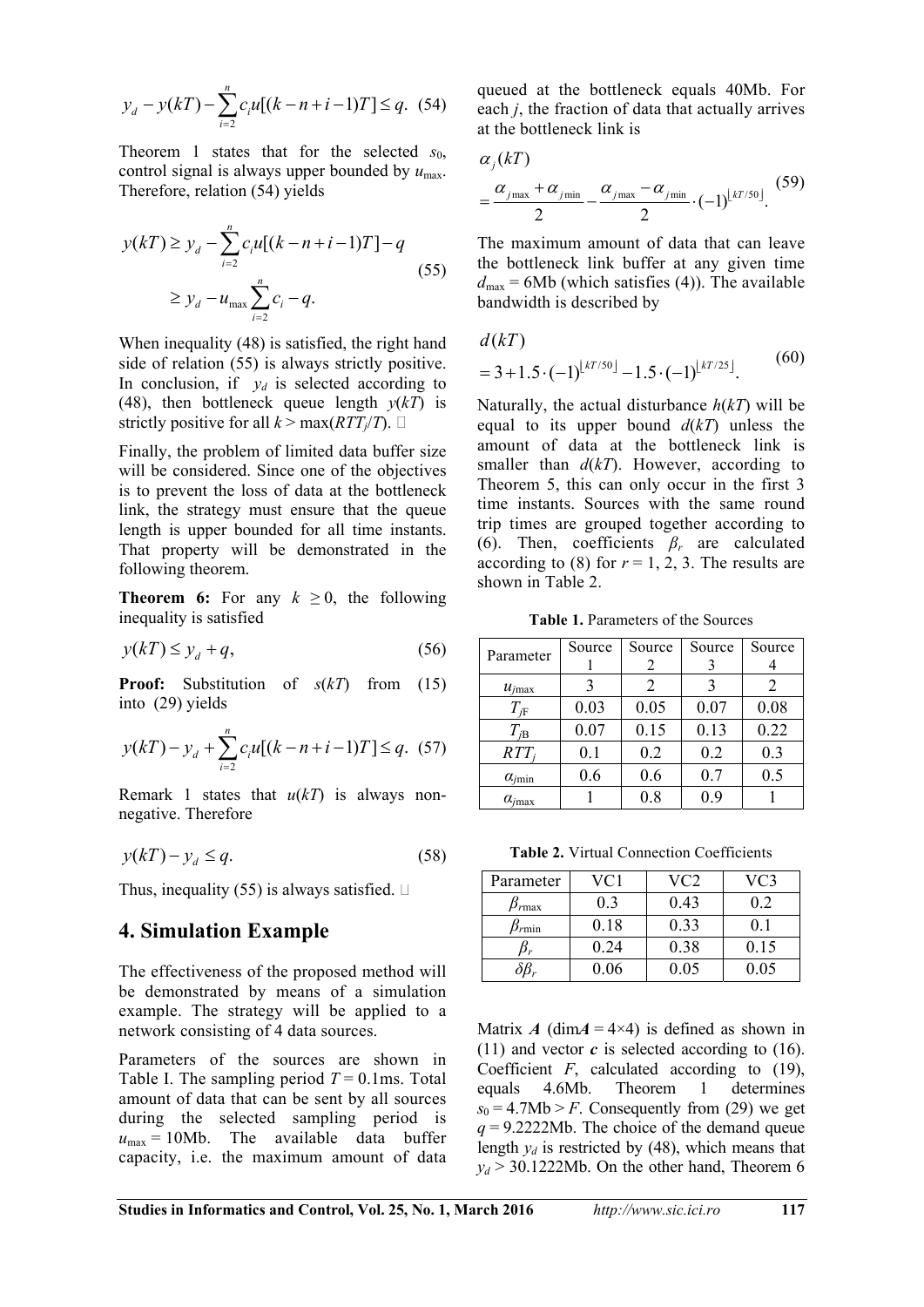states that the queue length is upper bounded by  $y_d + q$ . Since in this example that sum must not exceed 40Mb, the demand queue length is set to  $y_d = 40Mb - q = 30.7778Mb.$  Finally, control law (23) determines the amount of data sent in each sampling instant. Figure 2 illustrates the evolution of the sliding variable, Figure 3 shows the bottleneck queue length and Figure 4 presents the control signal.



It can be seen from Figure 2 that the sliding variable quickly enters the band (44) presented with black dashed lines and remains inside it in all subsequent sampling instants. Figure 3 shows that bottleneck queue length is always positive and upper bounded by 40Mb, which means that the available bandwidth is fully utilized and no data is lost at the bottleneck link. Finally, it can be seen from Figure 4 that the control signal never exceeds 10Mb and is always non-negative.

# **5. Conclusions**

In this paper, a new reaching law for connection oriented communication networks has been proposed. Then, the reaching law has been utilized to obtain a sliding mode control strategy for the considered networks. It has been demonstrated that the proposed strategy ensures full utilization of the available bandwidth. Furthermore, the strategy guarantees that data transmission capabilities of the sources are not exceeded and that no data is lost at the bottleneck link.

# **Appendix 1**

**Proof of Lemma 1:** It will be shown that for the matrix  $\vec{A}$  defined by (11) and vector  $\vec{c}$ defined by (17), equality  $c^{T} A x(kT) = c^{T} x(kT)$ holds for any  $x(kT)$ . Left hand side of the equality is first expressed as

$$
\mathbf{c}^{\mathrm{T}} \mathbf{A} \mathbf{x}(kT) \n= \mathbf{c}^{\mathrm{T}} \left( \mathbf{A} - \mathbf{I}_n \right) \mathbf{x}(kT) + \mathbf{c}^{\mathrm{T}} \mathbf{x}(kT).
$$
\n(61)

Relation (11) implies

$$
c^{T}(A-I_{n}) = [0 \ c_{1}\beta_{n-1\text{max}}-c_{2} \ \dots \ c_{1}\beta_{1\text{max}}+c_{n-1}-c_{n}].^{9(62)}
$$

Substituting values of  $c_i$  from (17) into (62), one obtains

$$
c^{T}(A-I_{n})=[0 \ 0 \ 0 \ ... \ 0]. \qquad (63)
$$

Therefore, the right hand side of (61) becomes  $c^T x(kT)$ .  $\Box$ 

# **Appendix 2**

**Proof or Lemma 2:** It will be shown that the function  $g(z) = z - s_0 f(z)$ sgn(*z*) is always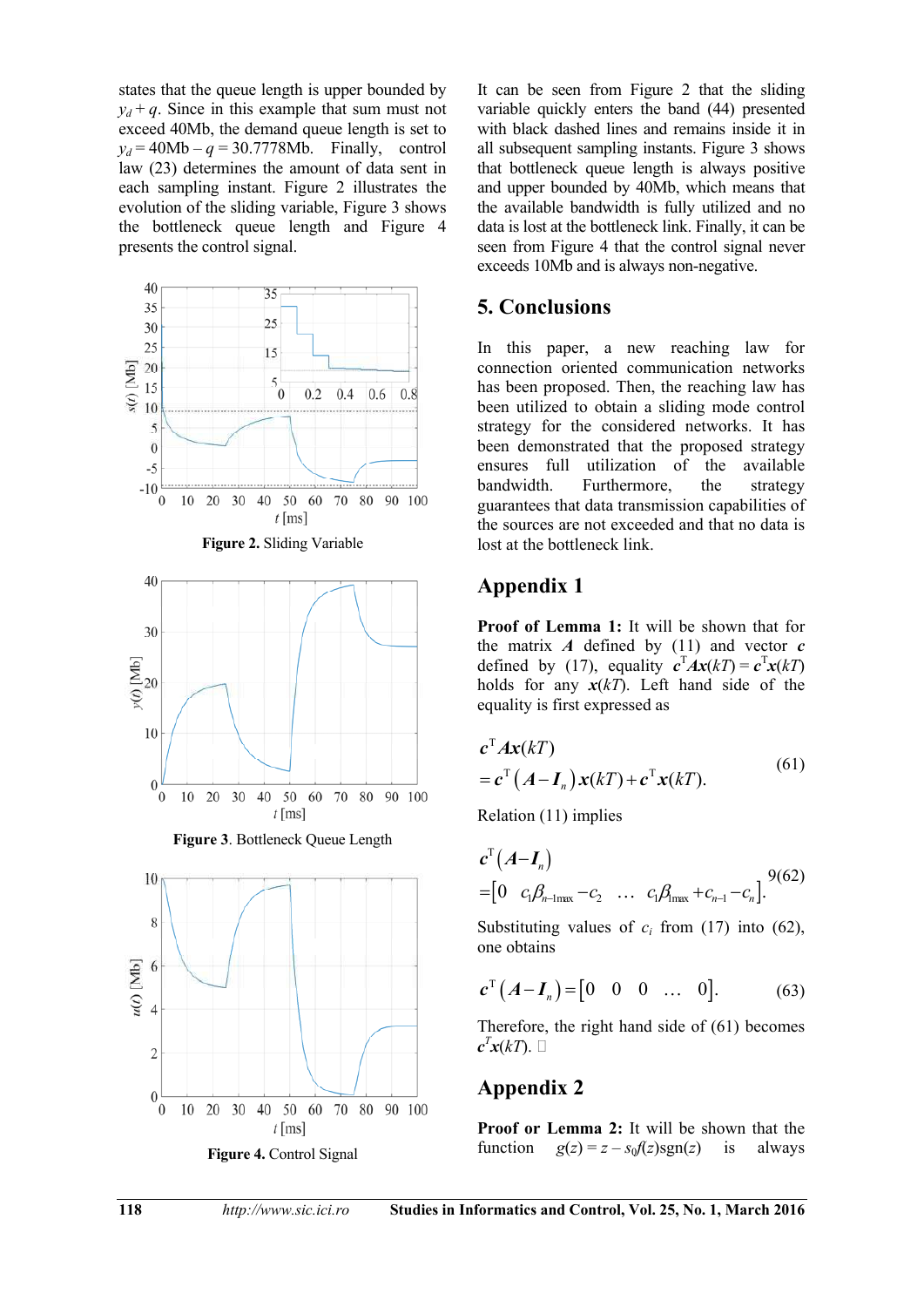increasing with respect to *z*. It is sufficient to show that

$$
\frac{d}{dz}g(z) = 1 - 2\frac{z}{s_0} \exp\left(-\frac{z^2}{s_0^2}\right) \text{sgn}(z) \tag{64}
$$

is always strictly greater than 0. To that end, it will be demonstrated that the global minimum of (64) is positive. The only points where the minima can occur are the solutions of

$$
\frac{d^2}{dz^2}g(z)
$$
  
= $\frac{2}{s_0^3}(2z^2-s_0^2) \exp\left(-\frac{z^2}{s_0^2}\right) \text{sgn}(z) = 0,$  (65)

which are  $z = \pm s_0 / \sqrt{2}$ . Indeed, since

$$
\frac{d^3}{dz^3}g(\pm s_0/\sqrt{2}) = \frac{4\sqrt{2}}{e^2 s_0^2} > 0,
$$
\n(66)

global minima exist in both of those points. Furthermore,

$$
\frac{d}{dz}g(\pm s_0/\sqrt{2}) \approx 0.1422 > 0\tag{67}
$$

and it can be concluded that (63) is always positive. Consequently, function  $g(z)$  is always increasing with respect to *z*.

## **REFERENCES**

- 1. EMELYANOV, S. V., **Variable Structure Control Systems**, Nauka, Moscow, 1967.
- 2. UTKIN, V., **Variable Structure Systems with Sliding Modes**, IEEE Transactions on Automatic Control, vol. 22, no. 2, 1977, pp. 212-222.
- 3. DRAŽENOVIĆ, B., **The Invariance Conditions in Variable Structure Systems**, Automatica, vol. 5, no. 3, 1969, pp. 287-295.
- 4. EDWARDS, C., S., SPURGEON, **Sliding Mode Control: Theory and Applications**, Taylor&Francis, London, 1998.
- 5. DECARLO, R. A., S., ĩAK, G., MATTHEWS, **Variable Structure Control of Nonlinear Multivariable Systems: a Tutorial**, Proceedings of the IEEE, vol. 76, no. 3, 1988, pp. 212-232.
- 6. SABANOVIC, A., **Variable Structure Systems with Sliding Modes in Motion Control – A Survey**, IEEE Transactions on Industrial Informatics, vol. 7, no. 2, 2011, pp. 212-223.
- 7. SHTESSEL, Y., C., EDWARDS, L., FRIDMAN, A., LEVANT, **Sliding Mode Control and Observation**, Birkhauser-Springer, New York, Heidelberg, Dordrecht, London, 2014.
- 8. MILOSAVLJEVIĆ, Ć., **General Conditions for the Existence of a Quasisliding Mode on the Switching Hyperplane in Discrete Variable Structure Systems**, Automation and Remote Control, vol. 46, no. 3, 1985, pp. 307-314.
- 9. UTKIN, V., S. V., DRAKUNOV, **On Discrete-time Sliding Mode Control**, IFAC Conference on Nonlinear Control, 1989, pp. 484-489.
- 10. FURUTA, K., **Sliding Mode Control of a Discrete System**, Systems & Control Letters, vol. 14, no. 2, 1990, pp. 145-152.
- 11. GAO, W., Y., WANG, A., HOMAIFA, **Discrete-time Variable Structure Control Systems**, IEEE Transactions on Industrial Electronics, vol. 42, no. 2, 1995, pp. 117-122.
- 12. BARTOLINI, G., A., FERRARA, V., UTKIN, **Adaptive Sliding Mode Control in Discrete-time Systems**, Automatica, vol. 31, no. 5, 1995 pp. 769-773.
- 13. BARTOSZEWICZ, A., **Discrete-time Quasi-sliding Mode Control Strategies**, IEEE Transactions on Industrial Electronics, vol. 45, no. 4, 1998, pp. 633-637.
- 14. SU, W., V., DRAKUNOV, U., OZGUNER, **An O(T<sup>2</sup> ) Boundary Layer in Sliding Mode for Sampled-data Systems**, IEEE Transactions on Automatic Control, vol. 45, no. 3, 2000, pp. 482-485.
- 15. ABIDI, K., J., XU, X., YU, **On the Discrete-time Integral Sliding-mode Control**, IEEE Transactions on Automatic Control, vol. 52, no. 4, 2007, pp. 709-715.
- 16. YU, X., B., WANG, X., LI, **Computercontrolled Variable Structure Systems: the State-of-the-art**, IEEE Transactions on Industrial Informatics, vol. 8, no. 2, 2011, pp. 197-205.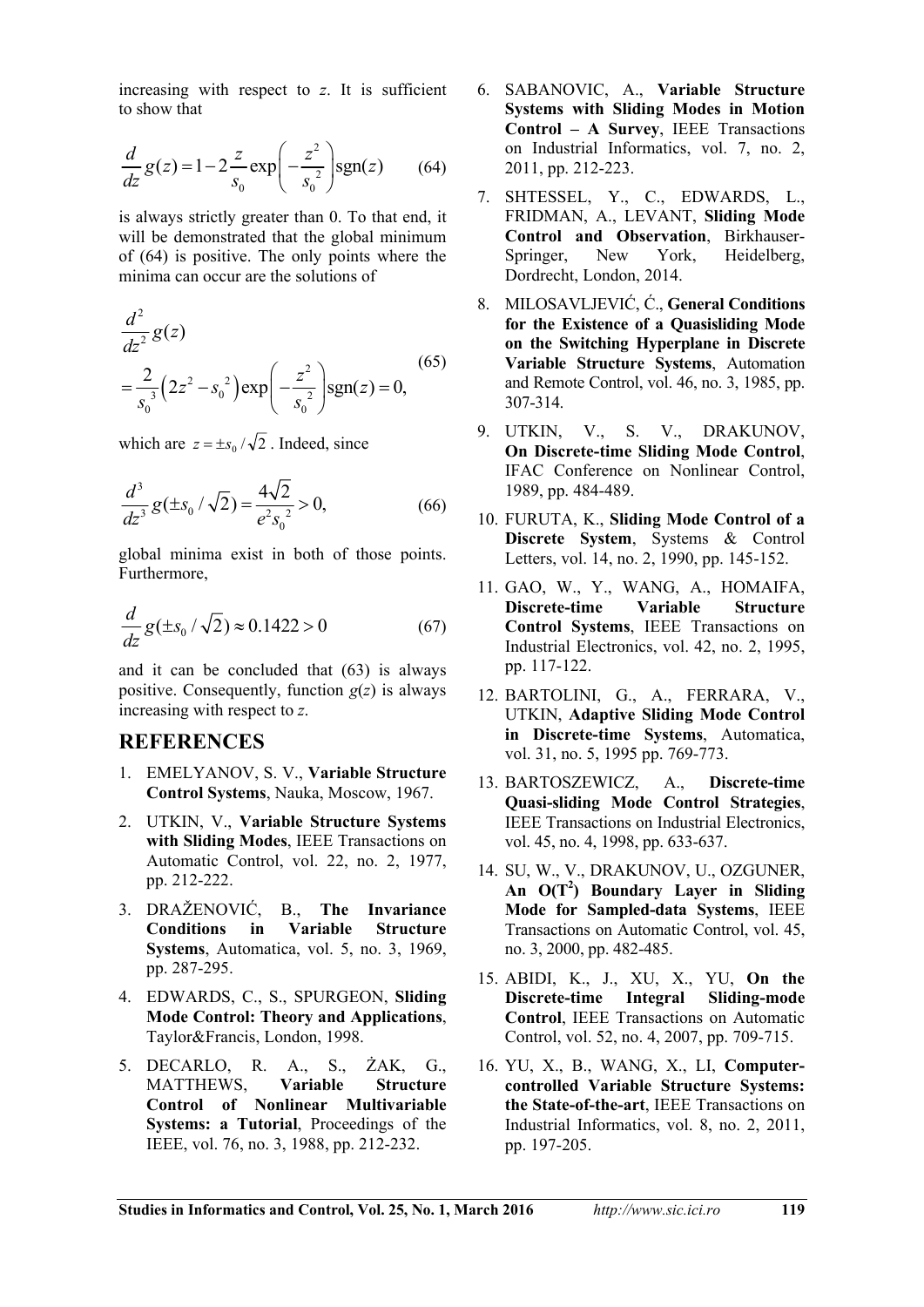- 17. CORRADINI, M. L., G., ORLANDO, **Variable Structure Control of Discretized Continuous-Time Systems**, IEEE Transactions on Automatic Control, vol. 43, no. 9, 1998, pp. 1329-1334.
- 18. BANDYOPADHYAY, B., S., JANARDHANAN, **Discrete-Time Sliding Mode Control. A Multirate Output Feedback Approach**, Springer-Verlag, Berlin, 2006.
- 19. JANARDHANAN, S., B., BANDYOPADHYAY, **Output Feedback Sliding-mode Control for Uncertain Systems Using fast Output Sampling Technique**, IEEE Transactions on Industrial Electronics, vol. 53, no. 5, 2006, pp. 1677-1682.
- 20. JANARDHANAN, S., V., KARIWALA, **Multirate-output-feedback-based LQoptimal Discrete-time Sliding Mode Control**, IEEE Transactions on Automatic Control, vol. 53, no. 1, 2008, pp. 367-373.
- 21. MEHTA, A. J., B., BANDYOPADHYAY, **Frequency-shaped Sliding Mode Control Using Output Sampled Measurements**, IEEE Transactions on Industrial Electronics, vol. 56, no. 1, 2008, pp. 28-35.
- 22. GAO, W., J., HUNG, **Variable Structure Control of Nonlinear Systems: A New Approach**, IEEE Transactions on Industrial Electronics, vol. 40, no. 1, 1993, pp. 45-55.
- 23. BARTOSZEWICZ, A., **Remarks on 'Discrete-time Variable Structure Control Systems'**, IEEE Transactions on Industrial Electronics, vol. 43, no. 1, 1996, pp. 235-238.
- 24. GOLO, G., Ć., MILOSAVLJEVIĆ, **Robust Discrete-time Chattering Free Sliding Mode Control**, Systems & Control Letters, vol. 41, no. 1, 2000, pp. 19-28.
- 25. MILOSAVLJEVIĆ, Ć., B., PERUNIČIĆ-DRAŽENOVIĆ, B., VESELIĆ, D., MITIĆ, **Sampled Data Quasi-sliding Mode Control Strategies**, IEEE International Conference on Industrial Technology, 2006, pp. 2640-2645.
- 26. BANDYOPADHYAY, B., D., FULWANI, **High-performance Tracking Controller for Discrete Plant Using Nonlinear**

**Sliding Surface**, IEEE Transactions on Industrial Electronics, vol. 56, no. 9, 2009, pp. 3628-3637.

- 27. MIJA, S., S., THOMAS, **Reaching Law Based Sliding Mode Control For Discrete MIMO Systems**, International Conference on Control, Automation, Robotics & Vision, 2010, pp. 1291-1296.
- 28. NIU, Y., D. W. C., HO, Z., WANG, **Improved Sliding Mode Control for Discrete-Time Systems via Reaching Law**, IET Control Theory & Applications, vol. 4, no. 11, 2010, pp. 2245-2251.
- 29. KURODE, S., B., BANDYOPADHYAY, P., GANDHI, **Discrete Sliding Mode Control for a Class of Underactuated Systems**, Annual Conference of the IEEE Industrial Electronics Society, 2011, pp. 3936-3941.
- 30. BARTOSZEWICZ, A., P. LEŚNIEWSKI, **Reaching Law Based Sliding Mode Control for Communication Networks**, IET Control Theory & Applications, vol. 8, no. 17, 2014, pp. 1914-1920.
- 31. CHAKRABARTY, S., B., BANDYOPADHYAY, **A Generalized Reaching Law for Discrete Time Sliding Mode Control**, Automatica, vol. 52, no. 2, 2015, pp. 83-86.
- 32. JAIN, R., **Congestion Control and Traffic Management in ATM Networks: Recent Advances and a Survey**, Computer Networks and ISDN Systems, vol. 28, no. 13, 1996, pp. 1723-1738.
- 33. LEE, J. Y., B. G., KIM, E. B., LEE, **Design of New ABR Congestion Control Algorithm Using Probabilistic Congestion Detection in ATM Networks**, Electronics Letters, vol. 36, no. 2, 2000, pp. 178-179.
- 34. IMER, O, S., COMPAINS, T., BASAR, R., SRIKANT, **Available Bit Rate Congestion Control in ATM Networks**, IEEE Control Systems Magazine, vol. 21, no. 1, 2001, pp. 38-56.
- 35. LENGLIZ, I., F. KAMOUN, **A Rate-based Flow Control Method for ABR Service in ATM Networks**, Computer Net-works, vol. 34, no. 1, 2000, pp. 129-138.
- 36. BLANCHINI, F., R., LO CIGNO, R., TEMPO, **Robust Rate Control for Integrated Services Packet Networks**,